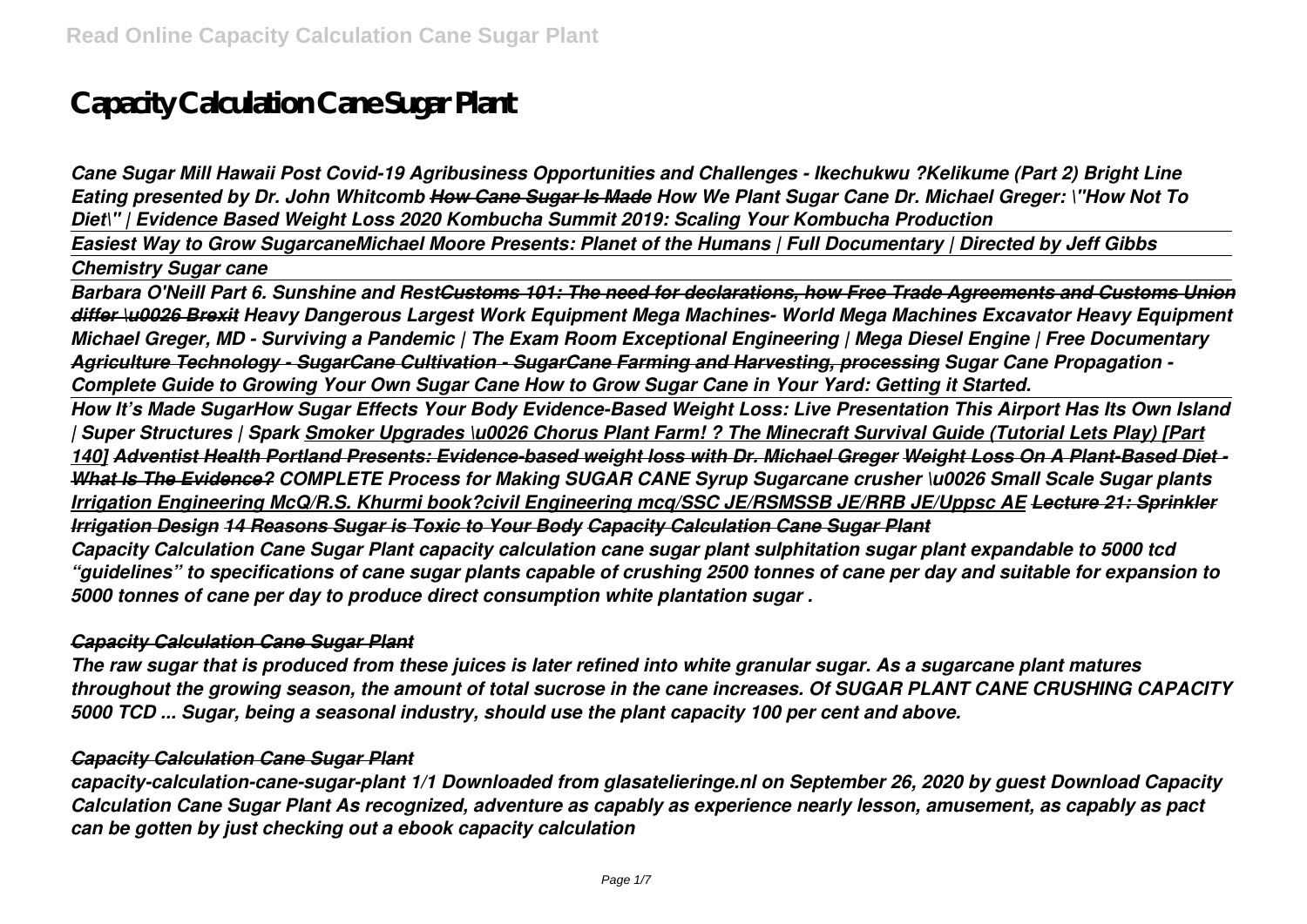### *Capacity Calculation Cane Sugar Plant | glasatelieringe*

*Crushing rate = 210 TCH and juice %cane = 120%, calculate the capacity of Rapi-Dorr. Juice flow rate = 210 x 120% = 252 T/hr = 252 / 1.06 = 238 M 3 /hr. Holding volume of the clarifier = V = 238 x 2.5 = 595 M 3*

## *Sugar Factory Clarification Section Capacity Requirement ...*

*Capacity Calculation Cane Sugar Plant BP Wikipedia. TR 2007 3 Income tax effective life of depreciating. World Energy 2016 2050 Annual Report » Peak Oil Barrel. How Much Added Sugar Is Too Much NutritionFacts org. ELECTRICAL amp ELECTRONICS ENGINEERING. Pecans South Africa Soil Pecans South Africa. Making Brine Meats and Sausages. Projects By ...*

#### *Capacity Calculation Cane Sugar Plant*

*capacity-calculation-cane-sugar-plant 1/1 Downloaded from glasatelieringe.nl on September 26, 2020 by guest [eBooks] Capacity Calculation Cane Sugar Plant Right here, we have countless book capacity calculation cane sugar plant and collections to check out. We additionally come up with the money for variant types and as well as type of the ...*

#### *Capacity Calculation Cane Sugar Plant | glasatelieringe*

*"GUIDELINES" TO SPECIFICATIONS OF CANE SUGAR PLANTS CAPABLE OF CRUSHING 2500 TONNES OF CANE PER DAY AND SUITABLE FOR EXPANSION TO 5000 TONNES OF CANE PER DAY TO PRODUCE DIRECT CONSUMPTION WHITE PLANTATION SUGAR*

# *2500 and 5000 tcd plant - Sugar Mill Calculations*

*Application of Crystallizers in Sugar Industry | Crystallizer Capacity Calculation. Example: Crushing Capacity of the plant = 230 TCH "A" massecuite%cane = 25 to 30% "B" massecuite%cane = 12 to 13% "C" massecuite%cane = 6 to 8% " A" Massecuite Quantity = 230 x 30% = 69 T/hr " B" Massecuite Quantity = 230 x 13% = 30 T/hr*

# *Capacity Calculation of Pan Section in Sugar Industry ...*

*Mill Capacity Calculations. There are a large number of formulae for the calculation of the capacity of a milling tandem. Hugot gives the following formula: A = 0.9 c·n·?N·(1-0.06·n·D)·L·D 2 /f. where*

#### *Sugar - Milling Tandem Capacity*

*specifications of 5000 tcd cane sugar sulphitation sugar plant expandable to 7500 tcd specifications of crushing 5000 tonnes of cane per day and suitable for expansion to 7500 tonnes of cane per day to produce direct consumption white plantation sugar*

# *5000tcd plant specifications - Sugar Mill Calculations*

*By using a Cuttergrinder you can calculate the Fiber% in the cane. After that, you can calculate POCS = { 3P/2(1-((F+5)/100)) } –* Page 2/7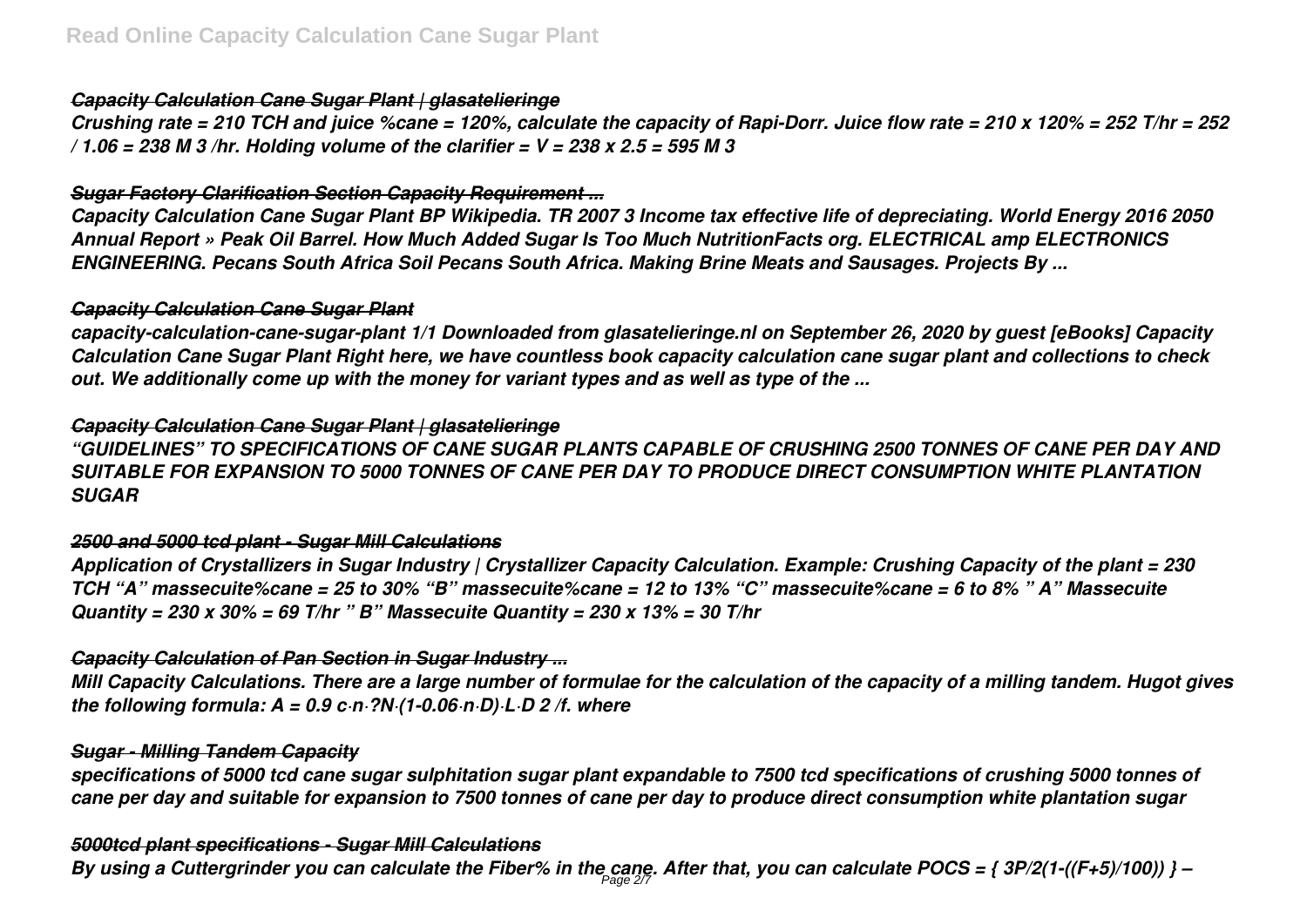# *{B/2((1-(F+3)/100))} like wise. POCS allmost equal for CCS*

### *How to calculate Sugar Recovery, Brix and Poll Percentage ...*

*SPECIFICATION OF 3500 TCD PER 22 HRS.BASIS GRAVITY FLOW TYPE CANE SUGAR LANT WITH A PROVISION FOR EXPANSION OF CAPACITY UPTO 5000 TCD PER 22 HRS. BASIS WITH 16 MW CO-GENERATION FOR PRODUCTION OF PLANTATION WHITE SUGAR PROCESS.*

# *SPECIFICATION OF 3500 TCD PER 22 HRS.BASIS GRAVITY FLOW ...*

*The factory capacity in tonnes cane per hour [tch] or tonnes fibre per hour [tfh] used in the calculations to prepare this data is the nominal capacity of the factory, not the design capacity nor the maximum capacity nor current actual capacity, but the estimated normal capacity.*

## *Sugar - Equipment Sizing*

*It is from 35 meters (110 ft) to 52 meters (170 ft) long; the cross section is rectangular and diffusers of differ- ent capacities are made in different widths. The conveyor grids and screens are supported by two outboard type roller chains with a pitch of about 3 feet. These chains are supported at the extreme ends by sprockets.*

#### *DSEC Sugar Cane Diffusion - dsengineers.com*

*The Proposed water consumption in the sugar plant including power generation after expansion shall be 3720m3/day. Of this total water requirement of 3720 m3/day, about 3500 m3/day shall be met from the cane juice of sugar plant and the balance requirement of 220m3/day shall be drawn from River Malaprabha/ Ghataprabha. The land requirement is 6.34 Hectares (15.66 Acres) & the land is already in possession of the company.*

#### *Of SUGAR PLANT CANE CRUSHING CAPACITY 5000 TCD ...*

*Refinement of the direct combustion cogeneration system can yield electricity generation rates of 120 kWh per ton cane, compared to typical factory performance of about 10 to 20 kWh/t of cane (tc) worldwide.*

#### *Developments in co-generation in sugar mills - EE Publishers*

*To make the venture commercially viable and financially profitable, the capacity of the sugar plant is decided and fixed at 3500 TCD (expandable to 5000 TCD) and a cogeneration plant of 20 MW.*

#### *DETAILED PROJECT REPORT (DPR) INTEGRATED SUGAR (3500 TCD ...*

*Sugarcane weighs 0.272 gram per cubic centimeter or 272 kilogram per cubic meter, i.e. density of sugarcane is equal to 272 kg/m³.* In Imperial or US customary measurement system, the density is equal to 17 pound per cubic foot [lb/ft3], or 0.157 ounce per cubic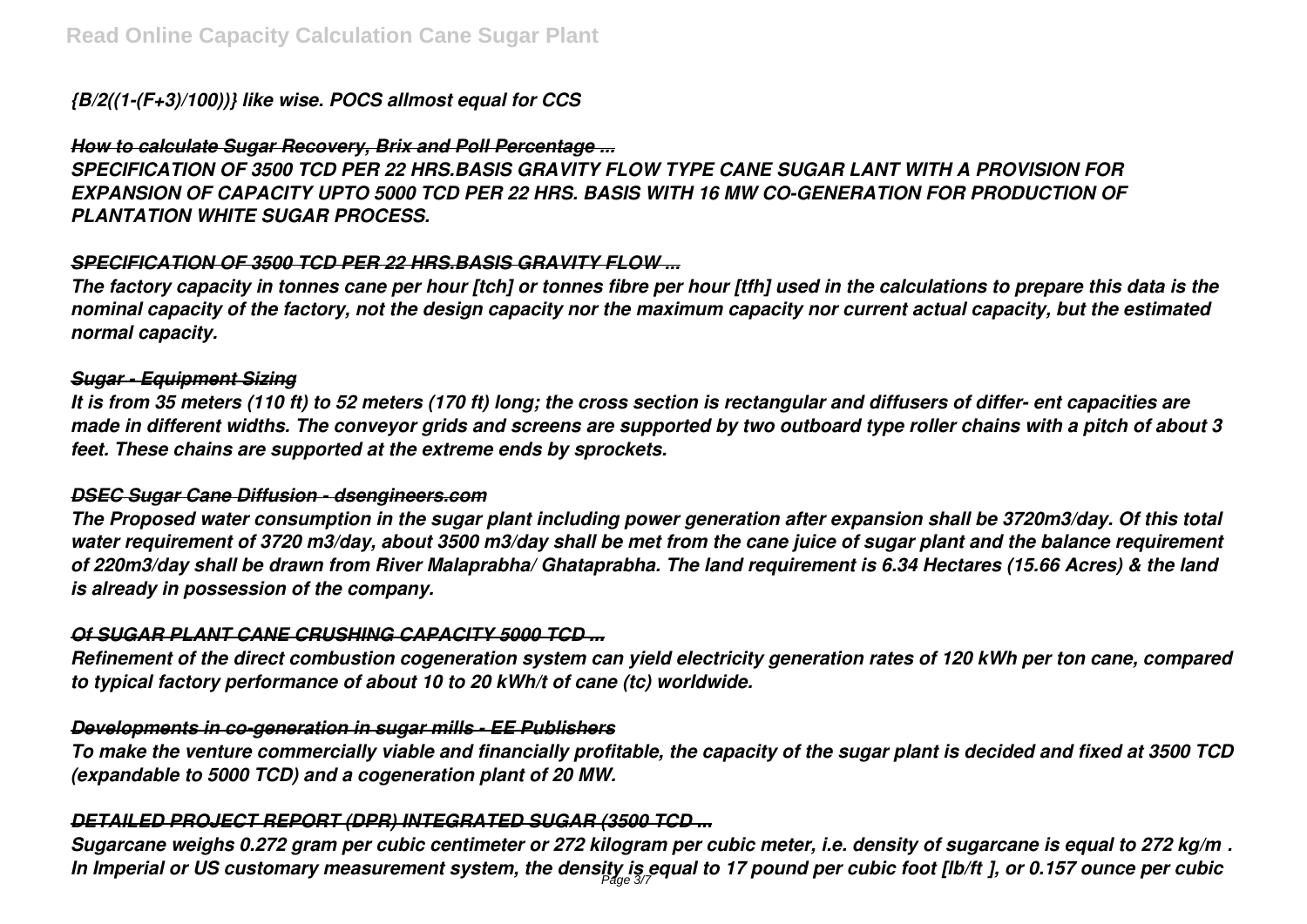*inch [oz/inch³]. Also known as: Sugarcane (bulk).*

*Sugarcane volume to weight conversion - Aqua-Calc*

*when Crystallization and Drying. it will becomem to Dark Brown sugar and Red Brown sugar or Golden Yellow granular Brown sugar. Capacity 10-1000TCD. Machine list. Cane Tanderm Crusher 3roller & 5 roller. Juice Clarifier. Juice Heater. Juice Mixing Drum. Lime Preparation Tank. Lime Slaker. Juice Screen Filter. Juice Boiling Pan*

*Cane Sugar Mill Hawaii Post Covid-19 Agribusiness Opportunities and Challenges - Ikechukwu ?Kelikume (Part 2) Bright Line Eating presented by Dr. John Whitcomb How Cane Sugar Is Made How We Plant Sugar Cane Dr. Michael Greger: \"How Not To Diet\" | Evidence Based Weight Loss 2020 Kombucha Summit 2019: Scaling Your Kombucha Production* 

*Easiest Way to Grow SugarcaneMichael Moore Presents: Planet of the Humans | Full Documentary | Directed by Jeff Gibbs Chemistry Sugar cane*

*Barbara O'Neill Part 6. Sunshine and RestCustoms 101: The need for declarations, how Free Trade Agreements and Customs Union differ \u0026 Brexit Heavy Dangerous Largest Work Equipment Mega Machines- World Mega Machines Excavator Heavy Equipment Michael Greger, MD - Surviving a Pandemic | The Exam Room Exceptional Engineering | Mega Diesel Engine | Free Documentary Agriculture Technology - SugarCane Cultivation - SugarCane Farming and Harvesting, processing Sugar Cane Propagation - Complete Guide to Growing Your Own Sugar Cane How to Grow Sugar Cane in Your Yard: Getting it Started.*

*How It's Made SugarHow Sugar Effects Your Body Evidence-Based Weight Loss: Live Presentation This Airport Has Its Own Island | Super Structures | Spark Smoker Upgrades \u0026 Chorus Plant Farm! ? The Minecraft Survival Guide (Tutorial Lets Play) [Part 140] Adventist Health Portland Presents: Evidence-based weight loss with Dr. Michael Greger Weight Loss On A Plant-Based Diet - What Is The Evidence? COMPLETE Process for Making SUGAR CANE Syrup Sugarcane crusher \u0026 Small Scale Sugar plants Irrigation Engineering McQ/R.S. Khurmi book?civil Engineering mcq/SSC JE/RSMSSB JE/RRB JE/Uppsc AE Lecture 21: Sprinkler Irrigation Design 14 Reasons Sugar is Toxic to Your Body Capacity Calculation Cane Sugar Plant*

*Capacity Calculation Cane Sugar Plant capacity calculation cane sugar plant sulphitation sugar plant expandable to 5000 tcd "guidelines" to specifications of cane sugar plants capable of crushing 2500 tonnes of cane per day and suitable for expansion to 5000 tonnes of cane per day to produce direct consumption white plantation sugar .*

#### *Capacity Calculation Cane Sugar Plant*

*The raw sugar that is produced from these juices is later refined into white granular sugar. As a sugarcane plant matures throughout the growing season, the amount of total sucrose in the cane increases. Of SUGAR PLANT CANE CRUSHING CAPACITY 5000 TCD ... Sugar, being a seasonal industry, should use the plant capacity 100 per cent and above.*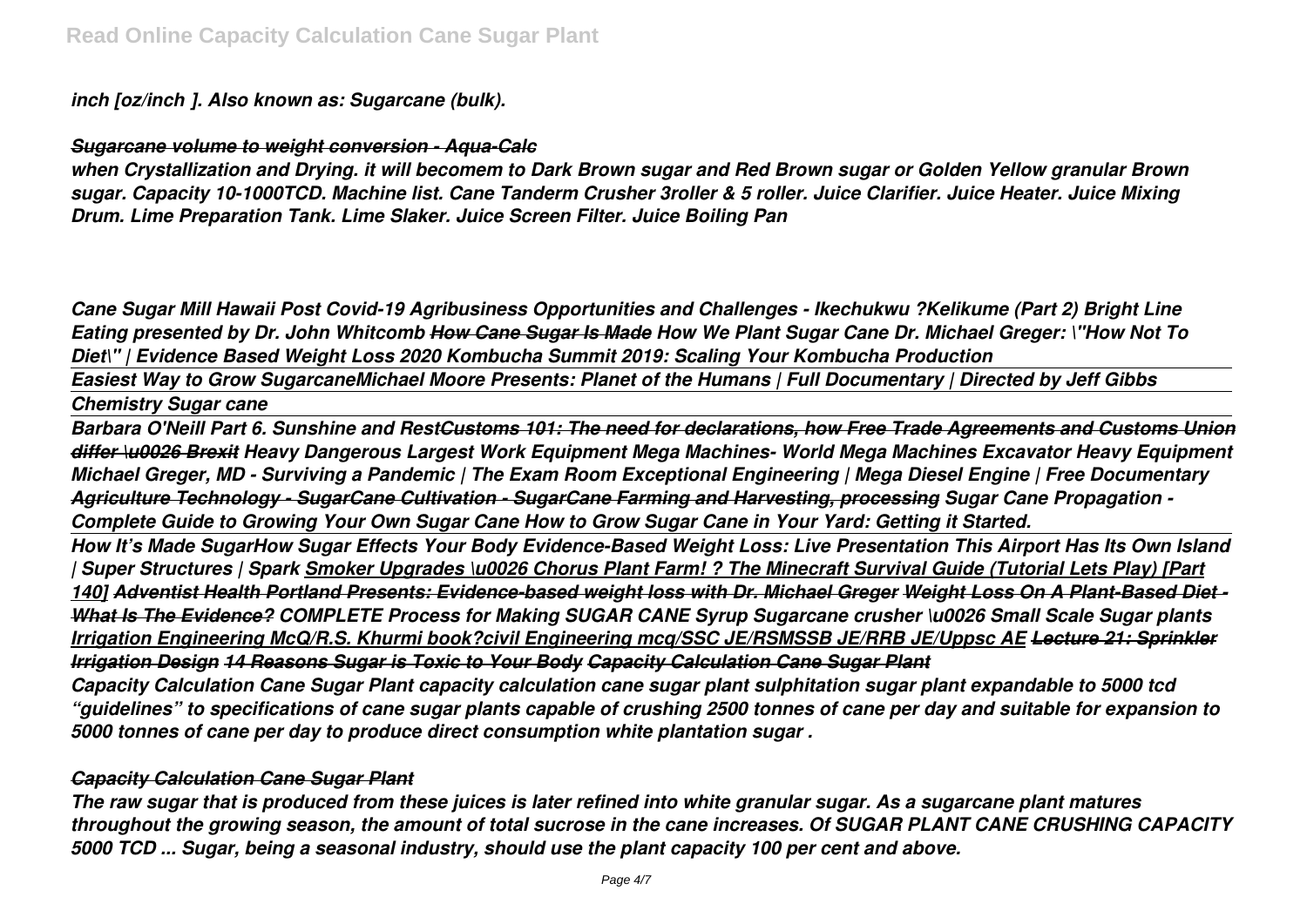## *Capacity Calculation Cane Sugar Plant*

*capacity-calculation-cane-sugar-plant 1/1 Downloaded from glasatelieringe.nl on September 26, 2020 by guest Download Capacity Calculation Cane Sugar Plant As recognized, adventure as capably as experience nearly lesson, amusement, as capably as pact can be gotten by just checking out a ebook capacity calculation*

#### *Capacity Calculation Cane Sugar Plant | glasatelieringe*

*Crushing rate = 210 TCH and juice %cane = 120%, calculate the capacity of Rapi-Dorr. Juice flow rate = 210 x 120% = 252 T/hr = 252 / 1.06 = 238 M 3 /hr. Holding volume of the clarifier = V = 238 x 2.5 = 595 M 3*

## *Sugar Factory Clarification Section Capacity Requirement ...*

*Capacity Calculation Cane Sugar Plant BP Wikipedia. TR 2007 3 Income tax effective life of depreciating. World Energy 2016 2050 Annual Report » Peak Oil Barrel. How Much Added Sugar Is Too Much NutritionFacts org. ELECTRICAL amp ELECTRONICS ENGINEERING. Pecans South Africa Soil Pecans South Africa. Making Brine Meats and Sausages. Projects By ...*

#### *Capacity Calculation Cane Sugar Plant*

*capacity-calculation-cane-sugar-plant 1/1 Downloaded from glasatelieringe.nl on September 26, 2020 by guest [eBooks] Capacity Calculation Cane Sugar Plant Right here, we have countless book capacity calculation cane sugar plant and collections to check out. We additionally come up with the money for variant types and as well as type of the ...*

## *Capacity Calculation Cane Sugar Plant | glasatelieringe*

*"GUIDELINES" TO SPECIFICATIONS OF CANE SUGAR PLANTS CAPABLE OF CRUSHING 2500 TONNES OF CANE PER DAY AND SUITABLE FOR EXPANSION TO 5000 TONNES OF CANE PER DAY TO PRODUCE DIRECT CONSUMPTION WHITE PLANTATION SUGAR*

#### *2500 and 5000 tcd plant - Sugar Mill Calculations*

*Application of Crystallizers in Sugar Industry | Crystallizer Capacity Calculation. Example: Crushing Capacity of the plant = 230 TCH "A" massecuite%cane = 25 to 30% "B" massecuite%cane = 12 to 13% "C" massecuite%cane = 6 to 8% " A" Massecuite Quantity = 230 x 30% = 69 T/hr " B" Massecuite Quantity = 230 x 13% = 30 T/hr*

#### *Capacity Calculation of Pan Section in Sugar Industry ...*

*Mill Capacity Calculations. There are a large number of formulae for the calculation of the capacity of a milling tandem. Hugot gives the following formula: A = 0.9 c·n·?N·(1-0.06·n·D)·L·D 2 /f. where*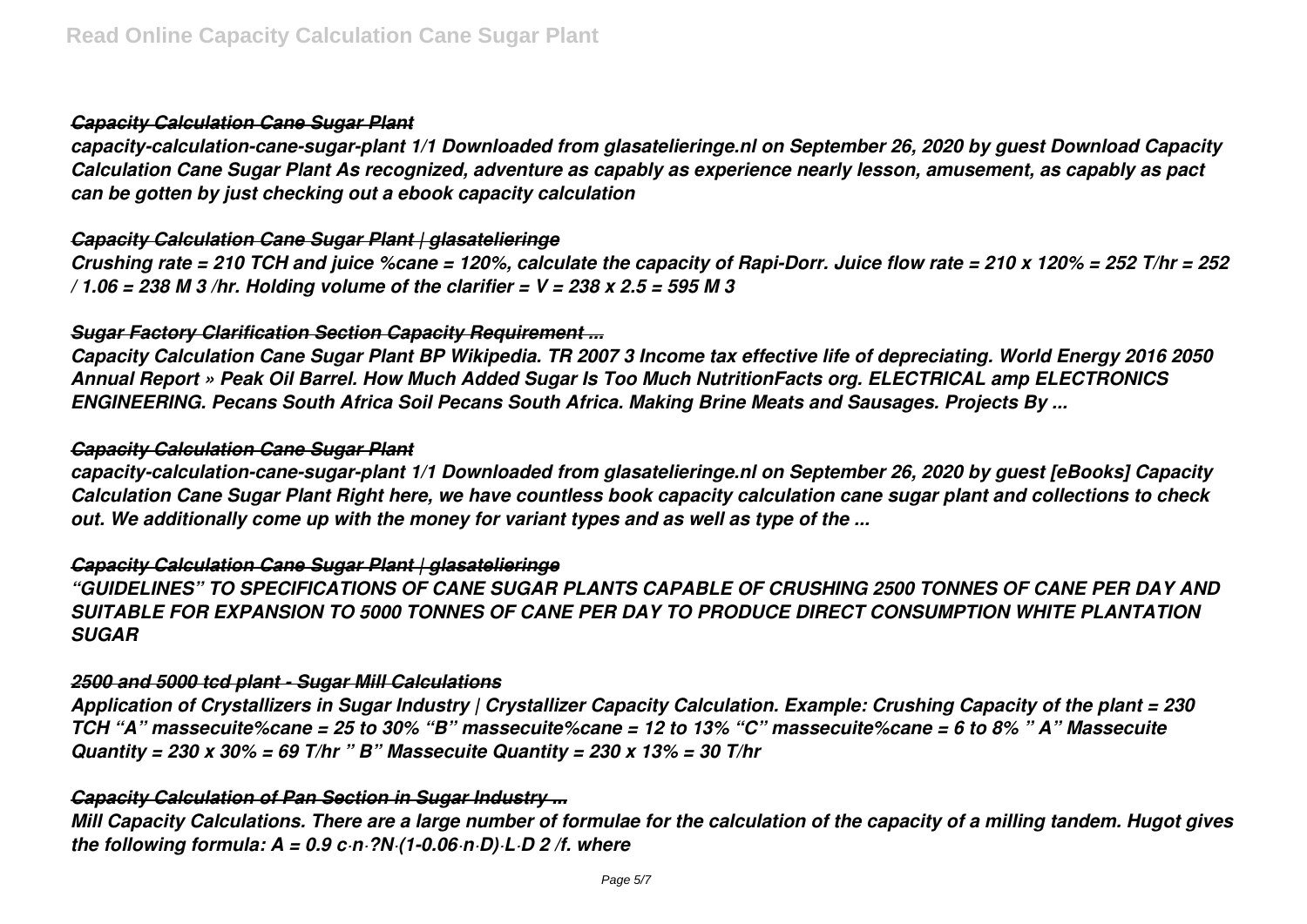## *Sugar - Milling Tandem Capacity*

*specifications of 5000 tcd cane sugar sulphitation sugar plant expandable to 7500 tcd specifications of crushing 5000 tonnes of cane per day and suitable for expansion to 7500 tonnes of cane per day to produce direct consumption white plantation sugar*

#### *5000tcd plant specifications - Sugar Mill Calculations*

*By using a Cuttergrinder you can calculate the Fiber% in the cane. After that, you can calculate POCS = { 3P/2(1-((F+5)/100)) } – {B/2((1-(F+3)/100))} like wise. POCS allmost equal for CCS*

#### *How to calculate Sugar Recovery, Brix and Poll Percentage ...*

*SPECIFICATION OF 3500 TCD PER 22 HRS.BASIS GRAVITY FLOW TYPE CANE SUGAR LANT WITH A PROVISION FOR EXPANSION OF CAPACITY UPTO 5000 TCD PER 22 HRS. BASIS WITH 16 MW CO-GENERATION FOR PRODUCTION OF PLANTATION WHITE SUGAR PROCESS.*

# *SPECIFICATION OF 3500 TCD PER 22 HRS.BASIS GRAVITY FLOW ...*

*The factory capacity in tonnes cane per hour [tch] or tonnes fibre per hour [tfh] used in the calculations to prepare this data is the nominal capacity of the factory, not the design capacity nor the maximum capacity nor current actual capacity, but the estimated normal capacity.*

#### *Sugar - Equipment Sizing*

*It is from 35 meters (110 ft) to 52 meters (170 ft) long; the cross section is rectangular and diffusers of differ- ent capacities are made in different widths. The conveyor grids and screens are supported by two outboard type roller chains with a pitch of about 3 feet. These chains are supported at the extreme ends by sprockets.*

# *DSEC Sugar Cane Diffusion - dsengineers.com*

*The Proposed water consumption in the sugar plant including power generation after expansion shall be 3720m3/day. Of this total water requirement of 3720 m3/day, about 3500 m3/day shall be met from the cane juice of sugar plant and the balance requirement of 220m3/day shall be drawn from River Malaprabha/ Ghataprabha. The land requirement is 6.34 Hectares (15.66 Acres) & the land is already in possession of the company.*

# *Of SUGAR PLANT CANE CRUSHING CAPACITY 5000 TCD ...*

*Refinement of the direct combustion cogeneration system can yield electricity generation rates of 120 kWh per ton cane, compared to typical factory performance of about 10 to 20 kWh/t of cane (tc) worldwide.*